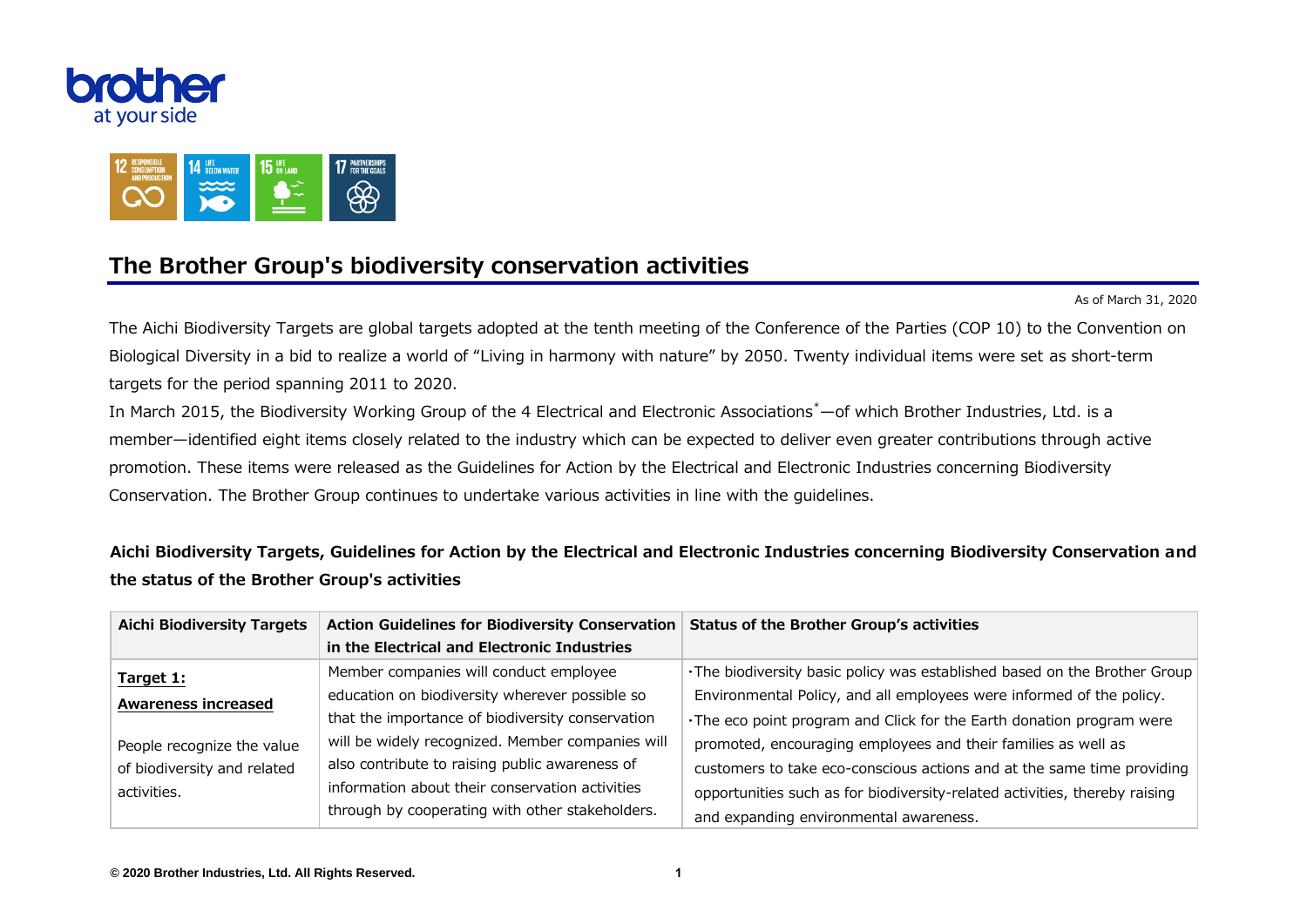

| Target 4:<br><b>Sustainable consumption</b><br>and production<br>All parties concerned<br>implement their plans for<br>sustainable consumption<br>and production. | . Member companies will conduct the following<br>activities in their production activities and supply<br>chains at each life-cycle stage wherever possible,<br>in order to achieve sustainable consumption and<br>production.<br>·Promotion of efforts in accordance with<br>Commitment to a Low Carbon Society<br>. Continuous efforts to reduce CO2 emissions in the<br>production process<br>·The provision of products and services that<br>contribute to achieving a low-carbon society<br>·Promotion of efforts in accordance with the<br>Voluntary Action Plan on the Environment<br>(Section on the Establishment of a Sound<br>Material-Cycle Society)<br>·Reducing the volume of waste to be landfilled<br>·The 3R activities (Reduce, Reuse and Recycle)<br>·Promotion of efforts directly contributing to | ·Resource conservation has been promoted, with reductions in size and<br>weight, collection, and recycling of products in mind, from the<br>development phase.<br>$\cdot$ CO <sub>2</sub> emissions have been reduced by increasing the energy-saving<br>performance of electronic circuits, implementing energy-saving<br>functions, etc., thereby promoting the prevention of global warming.<br>·ISO 14001 was introduced at respective business sites. Environmental<br>conservation activities involving all employees (e.g. energy and resource<br>conservation, chemical substances control, waste management, water<br>saving, prevention of pollution) have been promoted to reduce impacts<br>on ecosystems.<br>. Efforts have been made to reduce CO <sub>2</sub> emissions and prevent global<br>warming by increasing efficiency in energy use (e.g. electricity and fuel)<br>at business sites and shifting to substances whose global warming<br>coefficient is small, etc., thereby mitigating climate change and impacts<br>on ecosystems |
|-------------------------------------------------------------------------------------------------------------------------------------------------------------------|-----------------------------------------------------------------------------------------------------------------------------------------------------------------------------------------------------------------------------------------------------------------------------------------------------------------------------------------------------------------------------------------------------------------------------------------------------------------------------------------------------------------------------------------------------------------------------------------------------------------------------------------------------------------------------------------------------------------------------------------------------------------------------------------------------------------------|------------------------------------------------------------------------------------------------------------------------------------------------------------------------------------------------------------------------------------------------------------------------------------------------------------------------------------------------------------------------------------------------------------------------------------------------------------------------------------------------------------------------------------------------------------------------------------------------------------------------------------------------------------------------------------------------------------------------------------------------------------------------------------------------------------------------------------------------------------------------------------------------------------------------------------------------------------------------------------------------------------------------------------------------------------|
|                                                                                                                                                                   | biodiversity conservation<br>· The procurement of biodiversity-friendly<br>materials, etc.                                                                                                                                                                                                                                                                                                                                                                                                                                                                                                                                                                                                                                                                                                                            |                                                                                                                                                                                                                                                                                                                                                                                                                                                                                                                                                                                                                                                                                                                                                                                                                                                                                                                                                                                                                                                            |
| Target 5: Habitat loss                                                                                                                                            | Member companies will, wherever possible, take                                                                                                                                                                                                                                                                                                                                                                                                                                                                                                                                                                                                                                                                                                                                                                        | · In the U.K., Brother has supported reforestation activities at a former                                                                                                                                                                                                                                                                                                                                                                                                                                                                                                                                                                                                                                                                                                                                                                                                                                                                                                                                                                                  |
| halved or reduced                                                                                                                                                 | social actions and conduct biodiversity-conscious                                                                                                                                                                                                                                                                                                                                                                                                                                                                                                                                                                                                                                                                                                                                                                     | quarry site, and provided opportunities to learn that reforested areas are                                                                                                                                                                                                                                                                                                                                                                                                                                                                                                                                                                                                                                                                                                                                                                                                                                                                                                                                                                                 |
| The loss of natural habitats<br>including forests is at least<br>halved, and degradation and<br>fragmentation are<br>significantly reduced.                       | management of green spaces within their business<br>premises, as well as promote the creation of<br>ecosystem networks around the business<br>premises, in order to protect habitats and reduce<br>the degradation and fragmentation of habitats.                                                                                                                                                                                                                                                                                                                                                                                                                                                                                                                                                                     | inhabited by various animals and plants.<br>· In Inner Mongolia, Brother has worked on a project to prevent<br>desertification and promote greening, and planted seedlings of Russian<br>olive (Elaeagnus angustifolia), a plant well adapted to the desert<br>environment and saxaul (Haloxylon ammodendron) which is resistant to<br>dry conditions.                                                                                                                                                                                                                                                                                                                                                                                                                                                                                                                                                                                                                                                                                                     |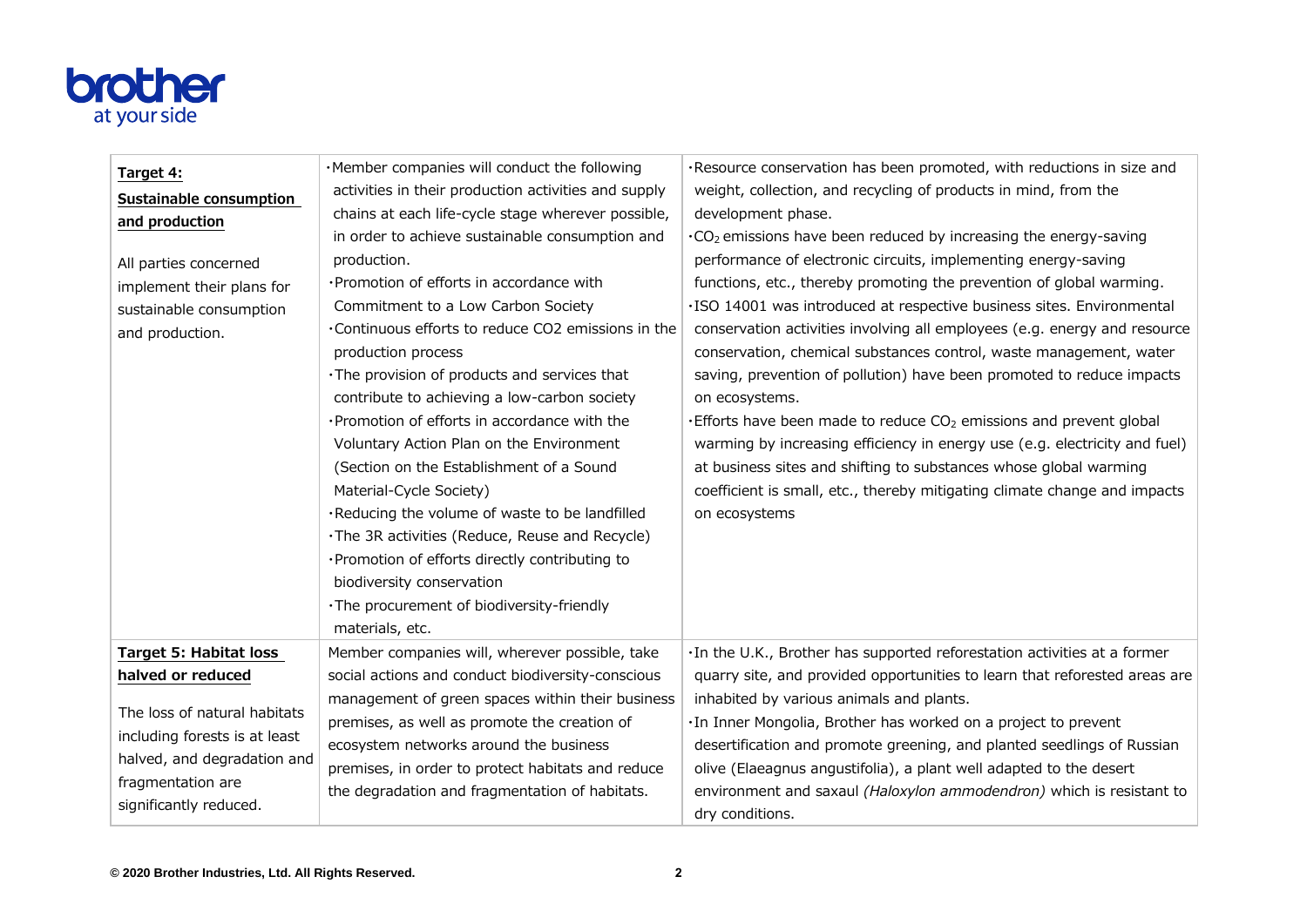

| Target 8:                     | Member companies will strive for the appropriate     | · When procuring raw materials for products, Brother has actively          |
|-------------------------------|------------------------------------------------------|----------------------------------------------------------------------------|
| <b>Pollution reduced</b>      | management of chemical substances from a             | promoted green procurement, avoided chemical substances that affect        |
|                               | global perspective and reduce adverse effects on     | the environment, and pursued biodiversity-conscious procurement of raw     |
| Pollution caused by chemical  | ecosystems wherever possible, in order to            | materials.                                                                 |
| substances, fertilizers, and  | prevent pollution that is detrimental to             | . Efforts have been made to reduce environmental impacts due to            |
| pesticides is reduced to the  | ecosystems and biodiversity.                         | operations at manufacturing facilities (e.g. eliminating boilers fueled by |
| extent that is no longer      |                                                      | heavy oil, decomposing pollutants using catalytic combustion systems,      |
| harmful.                      |                                                      | introducing advanced wastewater treatment systems), thereby reducing       |
|                               |                                                      | the impacts on ecosystems due to the pollution of air, water, soil, etc.   |
| Target 9:                     | Member companies will actively work on the           | Taiwan Brother Industries, Ltd. removed Mikania micrantha (a climbing      |
| <b>Invasive alien species</b> | eradication of invasive alien species, the           | annual plant of Asteraceae) and ran an environmental education             |
| prevented and controlled      | prevention of the introduction of invasive alien     | program to prevent damage caused by the rapidly-proliferating alien        |
|                               | species and awareness-raising activities about the   | species.                                                                   |
| Invasive alien species are    | problem, particularly in the transportation of their | · At Brother International Corporation, inspections were conducted on      |
| controlled or eradicated.     | products, in the management of green spaces          | containers for transporting goods to prevent insect invasion.              |
|                               | within their business premises and in their social   |                                                                            |
|                               | actions, in order to prevent the impacts caused      |                                                                            |
|                               | by invasive alien species.                           |                                                                            |
| Target 11:                    | Member companies will, wherever possible,            | . In Central and South America (e.g. the Republic of Peru), Brother has    |
| Protected areas increased     | conduct biodiversity-conscious green space           | supported activities to conserve tropical rainforests and protect habitats |
|                               |                                                      |                                                                            |
| and improved                  | management which contributes to protected            | of endangered wild animals in the basin of the Amazon River.               |
| At least 17% and 10% of       | areas within their business premises and on land     | . In Thailand, Brother has supported protection and recovery of local      |
| the land and marine areas     | owned by their companies, as well as conduct         | mangrove forests, and planted seedlings. As the mangrove forests have      |
| are designated as protected   | conservation activities in protected areas outside   | grown, the number of species of birds and aquatic animals has              |
| areas, etc. for conservation. | their company premises, in order to expand           | increased.                                                                 |
|                               | protected areas that are important for               |                                                                            |
|                               | biodiversity.                                        |                                                                            |